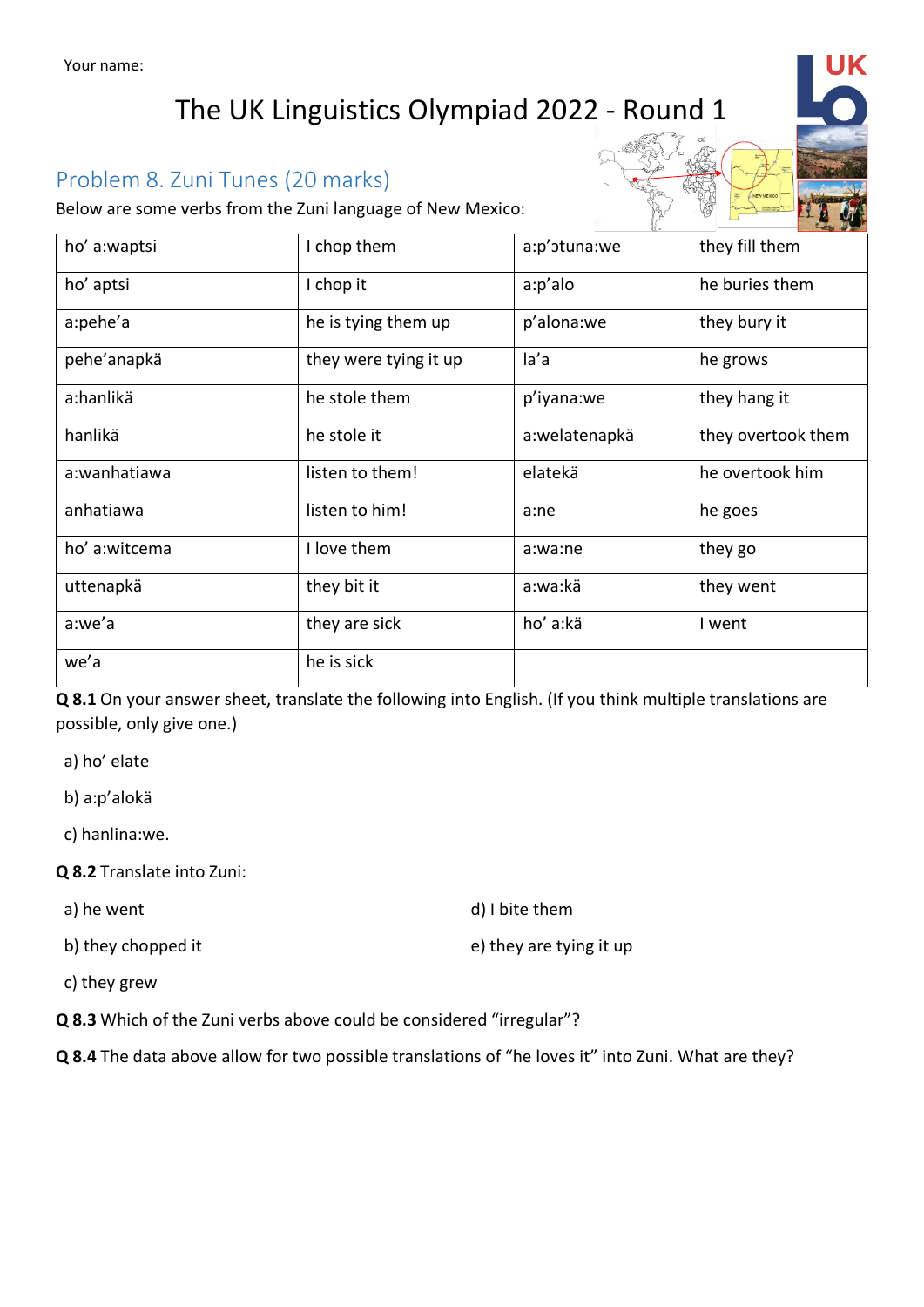# The UK Linguistics Olympiad 2022 - Round 1



## Solution and marking.

### Scoring: (max 39)

See the general principle explained in Problem 7.

|                                      | $Q8.1:1$ point per word + 1 for verb tense (past/present), as in (a).         | $\lceil \max 12 \rceil$ |
|--------------------------------------|-------------------------------------------------------------------------------|-------------------------|
| Accept either him or it.<br>$\circ$  |                                                                               |                         |
| $\circ$                              | Accept both simple and continuous aspect (e.g. I overtake or I am overtaking) |                         |
|                                      | Q8.2: 1 point per word part, as exemplified in 8.2(a).                        | $\lceil \max 21 \rceil$ |
|                                      | o Assume every verb has four parts: subject + stem + ergative + tense.        |                         |
| $\circ$                              | So 1 point is assigned for omitting a possible morpheme $-i.e.$ for a gap (). |                         |
| $\circ$                              | Ignore minor spelling errors, e.g. a for ä, apsti for aptsl                   |                         |
| But don't accept : for '.<br>$\circ$ |                                                                               |                         |
| $\bullet$                            | Q8.3: 2 points for either English (to) go or Zuni a: or a:ne.                 | $\lceil \max 2 \rceil$  |
|                                      | 1 point if other verbs are added.                                             |                         |
| Q8.4: 2 points per word.             |                                                                               | $\left[\max 4\right]$   |

| $Q$ 8.1 | (a) I overtake him/it                 | 4 | $Q$ 8.2 | (a) $a: k \ddot{a} = \_ + a: + \_ + k \ddot{a}$ | 4 | (d) ho' a:w+utte+ $+$ 5 |
|---------|---------------------------------------|---|---------|-------------------------------------------------|---|-------------------------|
|         | $1+1$<br>$\mathbf{1}$<br>$\mathbf{1}$ |   |         | 1 1 1 1                                         |   |                         |
|         | (b) he buried them                    | 4 |         | (b) +aptsi+nap+kä                               | 4 | (e) +pehe'a+na:we+ $4$  |
|         |                                       |   |         |                                                 |   | or: +pehe'a+na:+we      |
|         | (c) they steal him/it                 | 4 |         | $(c) a:= a'a++k\ddot{a}$                        | 4 |                         |
| $Q$ 8.3 | The verb "to go" a:(ne)               |   |         |                                                 |   |                         |
| $Q$ 8.4 | <i>itcema</i> and witcema             |   |         |                                                 |   |                         |